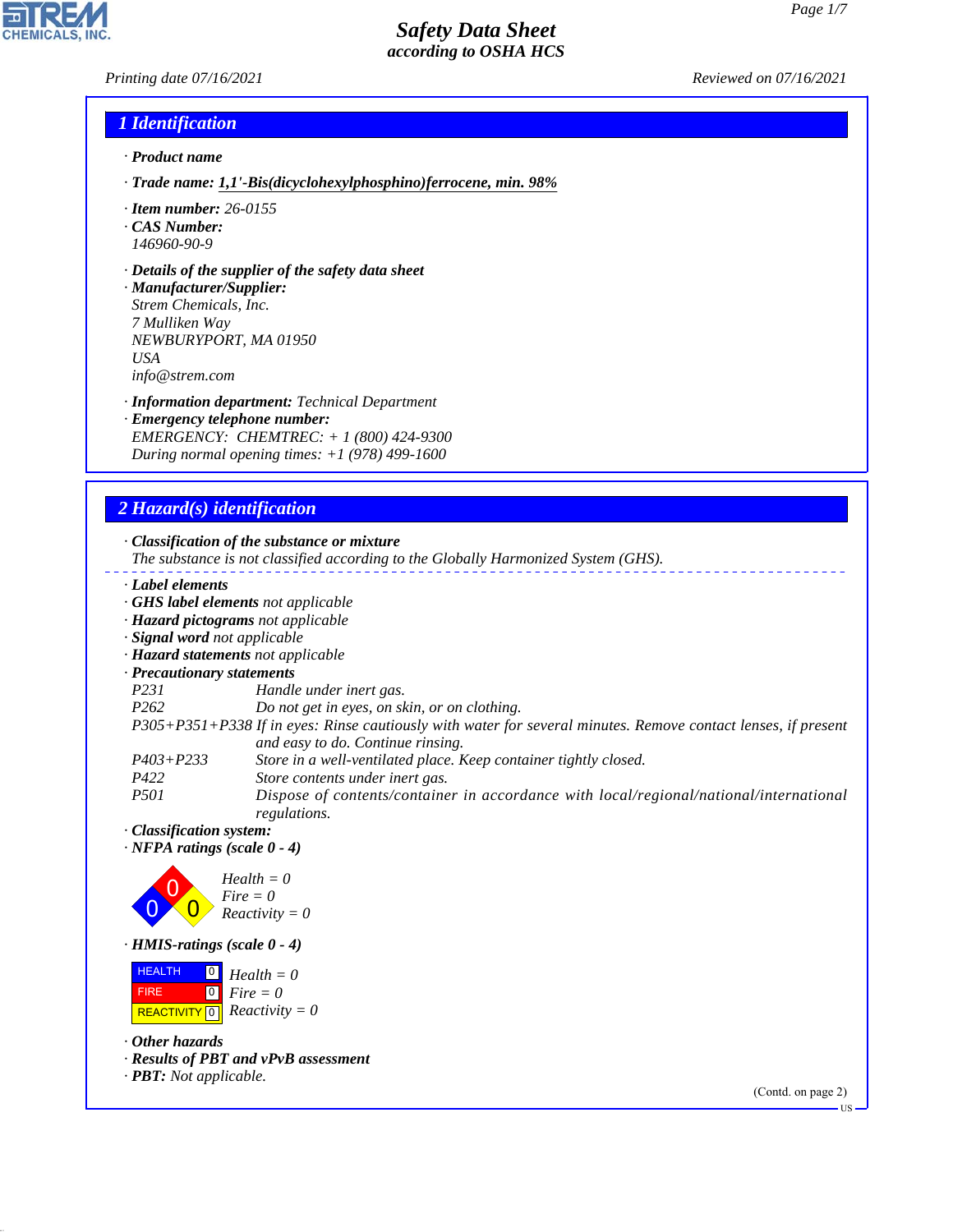*Printing date 07/16/2021 Reviewed on 07/16/2021*

*Trade name: 1,1'-Bis(dicyclohexylphosphino)ferrocene, min. 98%*

*· vPvB: Not applicable.*

*3 Composition/information on ingredients*

*· Chemical characterization: Substances*

*· CAS No. Description*

*146960-90-9 1,1'-Bis(dicyclohexylphosphino)ferrocene, min. 98%*

## *4 First-aid measures*

- *· Description of first aid measures*
- *· General information: No special measures required.*
- *· After inhalation: Supply fresh air; consult doctor in case of complaints.*
- *· After skin contact: Immediately rinse with water.*
- *· After eye contact: Rinse opened eye for several minutes under running water. Then consult a doctor.*
- *· After swallowing: If symptoms persist consult doctor.*
- *· Information for doctor:*
- *· Most important symptoms and effects, both acute and delayed No further relevant information available.*
- *· Indication of any immediate medical attention and special treatment needed*
- *No further relevant information available.*

## *5 Fire-fighting measures*

- *· Extinguishing media*
- *· Suitable extinguishing agents: Use fire fighting measures that suit the environment.*
- *· Special hazards arising from the substance or mixture No further relevant information available.*
- *· Advice for firefighters*
- *· Protective equipment: No special measures required.*

## *6 Accidental release measures*

- *· Personal precautions, protective equipment and emergency procedures Not required.*
- *· Environmental precautions: No special measures required.*
- *· Methods and material for containment and cleaning up:*
- *Dispose contaminated material as waste according to item 13.*
- *· Reference to other sections*
- *See Section 7 for information on safe handling.*
- *See Section 8 for information on personal protection equipment.*
- *See Section 13 for disposal information.*
- *· Protective Action Criteria for Chemicals*
- *· PAC-1:*
- *Substance is not listed.*

*· PAC-2:*

*Substance is not listed.*

*· PAC-3:*

44.1.1

*Substance is not listed.*

(Contd. on page 3)

US



(Contd. of page 1)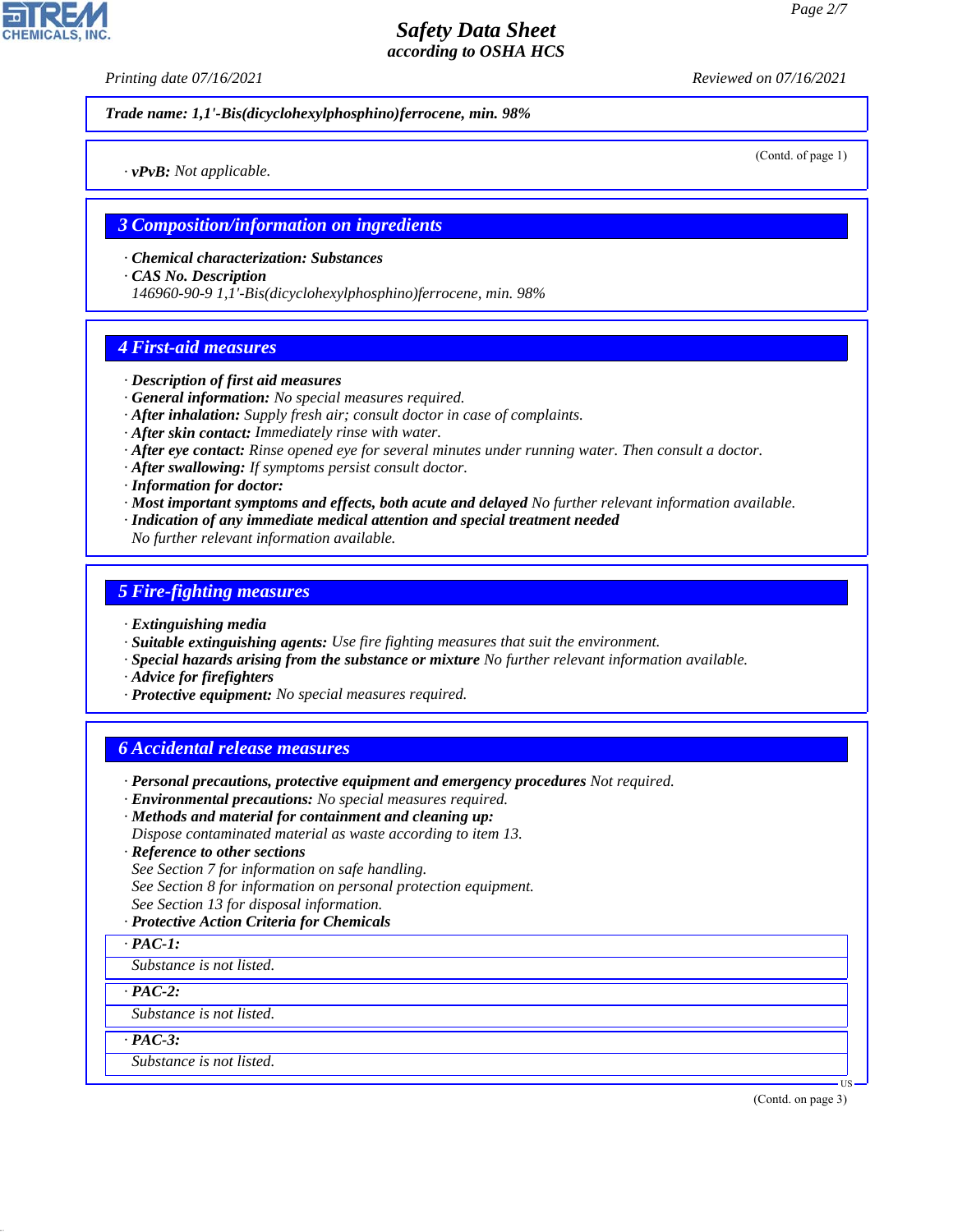*Printing date 07/16/2021 Reviewed on 07/16/2021*

### *Trade name: 1,1'-Bis(dicyclohexylphosphino)ferrocene, min. 98%*

(Contd. of page 2)

## *7 Handling and storage*

- *· Handling: Handle under inert gas.*
- *· Precautions for safe handling*
- *No special measures required.*
- *Open and handle receptacle with care.*
- *· Information about protection against explosions and fires: No special measures required.*
- *· Conditions for safe storage, including any incompatibilities*
- *· Storage: Store contents under inert gas.*
- *· Requirements to be met by storerooms and receptacles: No special requirements.*
- *· Information about storage in one common storage facility: Not required.*
- *· Further information about storage conditions: None.*
- *· Specific end use(s) No further relevant information available.*

## *8 Exposure controls/personal protection*

*· Additional information about design of technical systems: No further data; see item 7.*

- *· Control parameters*
- *· Components with limit values that require monitoring at the workplace: Not required.*
- *· Additional information: The lists that were valid during the creation were used as basis.*
- *· Exposure controls*
- *· Personal protective equipment:*
- *· General protective and hygienic measures:*
- *The usual precautionary measures for handling chemicals should be followed.*
- *· Breathing equipment: Not required.*
- *· Protection of hands:*



44.1.1

\_S*Protective gloves*

*The glove material has to be impermeable and resistant to the product/ the substance/ the preparation. Due to missing tests no recommendation to the glove material can be given for the product/ the preparation/ the chemical mixture.*

*Selection of the glove material on consideration of the penetration times, rates of diffusion and the degradation · Material of gloves*

*The selection of the suitable gloves does not only depend on the material, but also on further marks of quality and varies from manufacturer to manufacturer.*

*· Penetration time of glove material*

*The exact break through time has to be found out by the manufacturer of the protective gloves and has to be observed.*

*· Eye protection: Safety glasses*

| 9 Physical and chemical properties                                                                      |        |  |  |  |
|---------------------------------------------------------------------------------------------------------|--------|--|--|--|
| · Information on basic physical and chemical properties<br>· General Information<br>$\cdot$ Appearance: |        |  |  |  |
| Form:                                                                                                   | Powder |  |  |  |
| Color:                                                                                                  | Orange |  |  |  |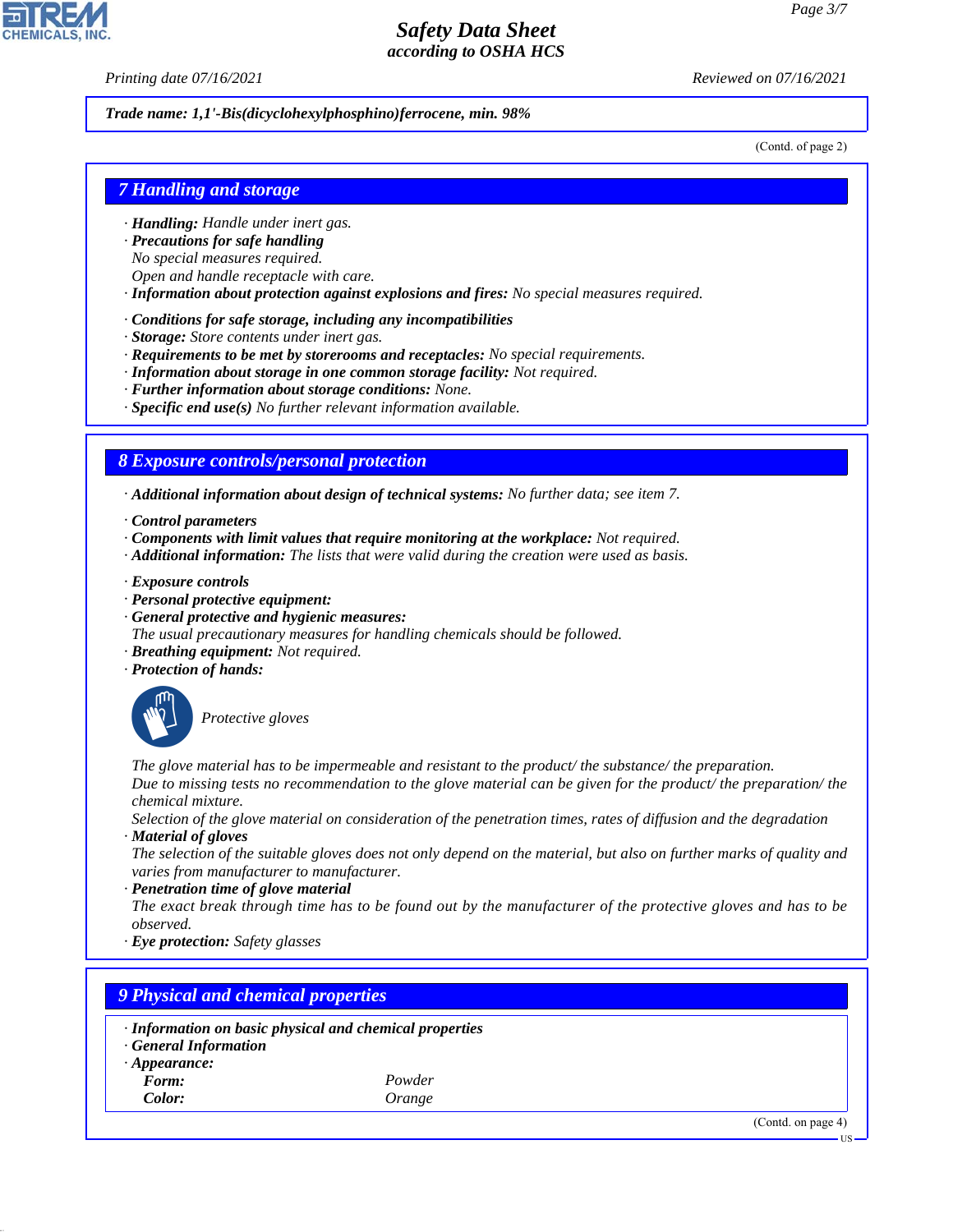**CHEMICALS, INC.** 

*Printing date 07/16/2021 Reviewed on 07/16/2021*

|  |  |  |  |  | Trade name: 1,1'-Bis(dicyclohexylphosphino)ferrocene, min. 98% |
|--|--|--|--|--|----------------------------------------------------------------|
|--|--|--|--|--|----------------------------------------------------------------|

|                                                            |                                               | (Contd. of page 3) |
|------------------------------------------------------------|-----------------------------------------------|--------------------|
| $\cdot$ Odor:                                              | <i><b>Odorless</b></i>                        |                    |
| · Odor threshold:                                          | Not determined.                               |                    |
| $\cdot$ pH-value:                                          | Not applicable.                               |                    |
| $\cdot$ Change in condition                                |                                               |                    |
| <b>Melting point/Melting range:</b>                        | 138 °C (280 °F)                               |                    |
| <b>Boiling point/Boiling range:</b>                        | Undetermined.                                 |                    |
| · Flash point:                                             | Not applicable.                               |                    |
| · Flammability (solid, gaseous):                           | Product is not flammable                      |                    |
| · Ignition temperature:                                    |                                               |                    |
| <b>Decomposition temperature:</b>                          | Not determined.                               |                    |
| · Auto igniting:                                           | Not determined.                               |                    |
| · Danger of explosion:                                     | Product does not present an explosion hazard. |                    |
| $\cdot$ Explosion limits:                                  |                                               |                    |
| Lower:                                                     | Not determined.                               |                    |
| <b>Upper:</b>                                              | Not determined.                               |                    |
| · Vapor pressure:                                          | Not applicable.                               |                    |
| $\cdot$ Density:                                           | Not determined.                               |                    |
| · Relative density                                         | Not determined.                               |                    |
| · Vapor density                                            | Not applicable.                               |                    |
| $\cdot$ Evaporation rate                                   | Not applicable.                               |                    |
| · Solubility in / Miscibility with                         |                                               |                    |
| Water:                                                     | Insoluble.                                    |                    |
| · Partition coefficient (n-octanol/water): Not determined. |                                               |                    |
| · Viscosity:                                               |                                               |                    |
| Dynamic:                                                   | Not applicable.                               |                    |
| Kinematic:                                                 | Not applicable.                               |                    |
| · Solvent content:                                         |                                               |                    |
| Organic solvents:                                          | $0.0\%$                                       |                    |
| <b>VOC</b> content:                                        | 0.0 g/l / 0.00 lb/gl                          |                    |
| <b>Solids content:</b>                                     | 100.0%                                        |                    |
| $·$ Other information                                      | No further relevant information available.    |                    |

# *10 Stability and reactivity*

- *· Reactivity No further relevant information available.*
- *· Chemical stability*

44.1.1

- *· Thermal decomposition / conditions to be avoided: No decomposition if used according to specifications.*
- *· Possibility of hazardous reactions No dangerous reactions known.*
- *· Conditions to avoid No further relevant information available.*
- *· Incompatible materials: No further relevant information available.*
- *· Hazardous decomposition products: No dangerous decomposition products known.*

(Contd. on page 5)

US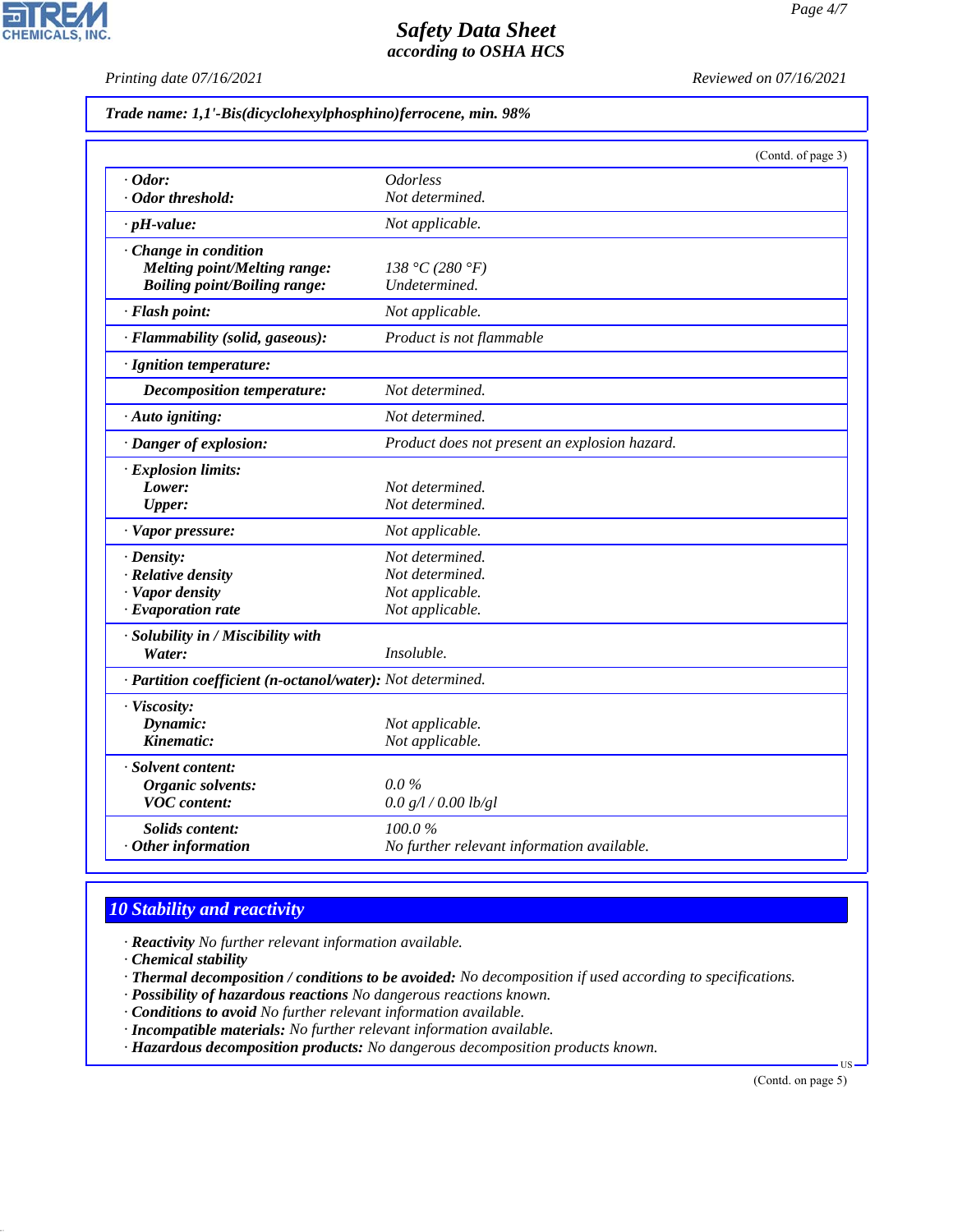*Printing date 07/16/2021 Reviewed on 07/16/2021*

### *Trade name: 1,1'-Bis(dicyclohexylphosphino)ferrocene, min. 98%*

(Contd. of page 4)

## *11 Toxicological information*

- *· Information on toxicological effects*
- *· Acute toxicity:*
- *· Primary irritant effect:*
- *· on the skin: No irritant effect.*
- *· on the eye: No irritating effect.*
- *· Sensitization: No sensitizing effects known.*
- *· Additional toxicological information:*

*When used and handled according to specifications, the product does not have any harmful effects according to our experience and the information provided to us. The substance is not subject to classification.*

*· Carcinogenic categories*

#### *· IARC (International Agency for Research on Cancer)*

*Substance is not listed.*

*· NTP (National Toxicology Program)*

*Substance is not listed.*

*· OSHA-Ca (Occupational Safety & Health Administration)*

*Substance is not listed.*

## *12 Ecological information*

- *· Toxicity*
- *· Aquatic toxicity: No further relevant information available.*
- *· Persistence and degradability No further relevant information available.*
- *· Behavior in environmental systems:*
- *· Bioaccumulative potential No further relevant information available.*
- *· Mobility in soil No further relevant information available.*
- *· Additional ecological information:*
- *· General notes: Not known to be hazardous to water.*
- *· Results of PBT and vPvB assessment*
- *· PBT: Not applicable.*
- *· vPvB: Not applicable.*
- *· Other adverse effects No further relevant information available.*
- *· Recommendation: Disposal must be made according to official regulations.*
- *· Recommendation: Disposal must be made according to official regulations.*

# *14 Transport information*

*· UN-Number*

44.1.1

*· DOT, ADN, IMDG, IATA not regulated*

(Contd. on page 6)

US



*<sup>13</sup> Disposal considerations · Waste treatment methods · Uncleaned packagings:*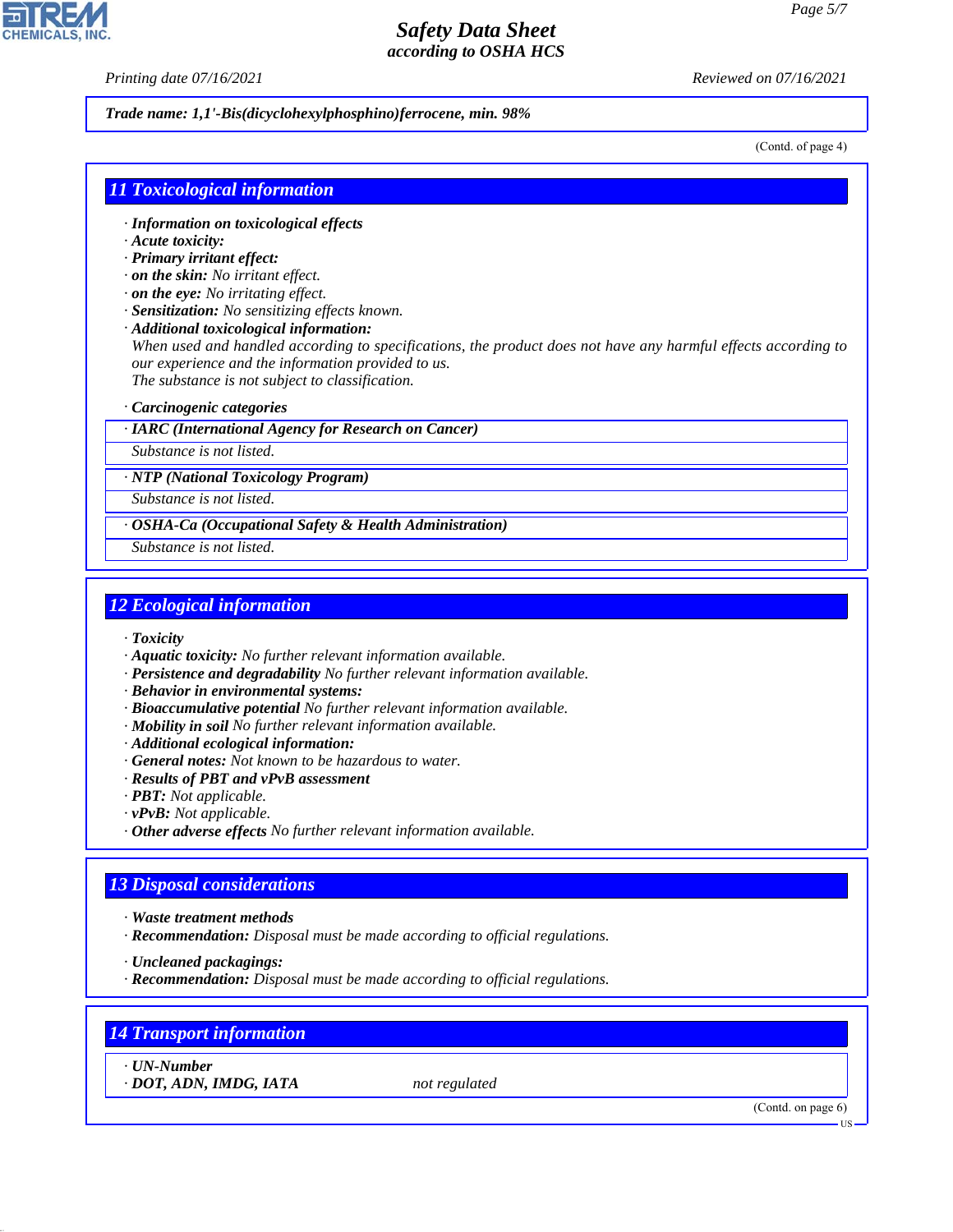$\mathbf{r}$ 

**CHEMICALS, INC.** 

*Printing date 07/16/2021 Reviewed on 07/16/2021*

*Trade name: 1,1'-Bis(dicyclohexylphosphino)ferrocene, min. 98%*

|                                                                                           |                 | (Contd. of page 5) |
|-------------------------------------------------------------------------------------------|-----------------|--------------------|
| $\cdot$ UN proper shipping name<br>· DOT, ADN, IMDG, IATA                                 | not regulated   |                    |
| · Transport hazard class(es)                                                              |                 |                    |
| · DOT, ADN, IMDG, IATA<br>· Class                                                         | not regulated   |                    |
| · Packing group<br>· DOT, IMDG, IATA                                                      | not regulated   |                    |
| · Environmental hazards:<br>$\cdot$ Marine pollutant:                                     | No              |                    |
| · Special precautions for user                                                            | Not applicable. |                    |
| $\cdot$ Transport in bulk according to Annex II of<br><b>MARPOL73/78 and the IBC Code</b> | Not applicable. |                    |
| · UN "Model Regulation":                                                                  | not regulated   |                    |

# *15 Regulatory information*

*· Safety, health and environmental regulations/legislation specific for the substance or mixture · Sara*

| · Section 355 (extremely hazardous substances):             |
|-------------------------------------------------------------|
| Substance is not listed.                                    |
| · Section 313 (Specific toxic chemical listings):           |
| Substance is not listed.                                    |
| · TSCA (Toxic Substances Control Act):                      |
| Substance is not listed.                                    |
| · Proposition 65                                            |
| Chemicals known to cause cancer:                            |
| Substance is not listed.                                    |
| Chemicals known to cause reproductive toxicity for females: |
| Substance is not listed.                                    |
| Chemicals known to cause reproductive toxicity for males:   |
| Substance is not listed.                                    |
| Chemicals known to cause developmental toxicity:            |
| Substance is not listed.                                    |
| · Carcinogenic categories                                   |
| · EPA (Environmental Protection Agency)                     |
| Substance is not listed.                                    |
| · TLV (Threshold Limit Value established by ACGIH)          |
| Substance is not listed.                                    |

*· NIOSH-Ca (National Institute for Occupational Safety and Health)*

*Substance is not listed.*

44.1.1

*· GHS label elements not applicable*

*· Hazard pictograms not applicable*

(Contd. on page 7)

 $-11S$